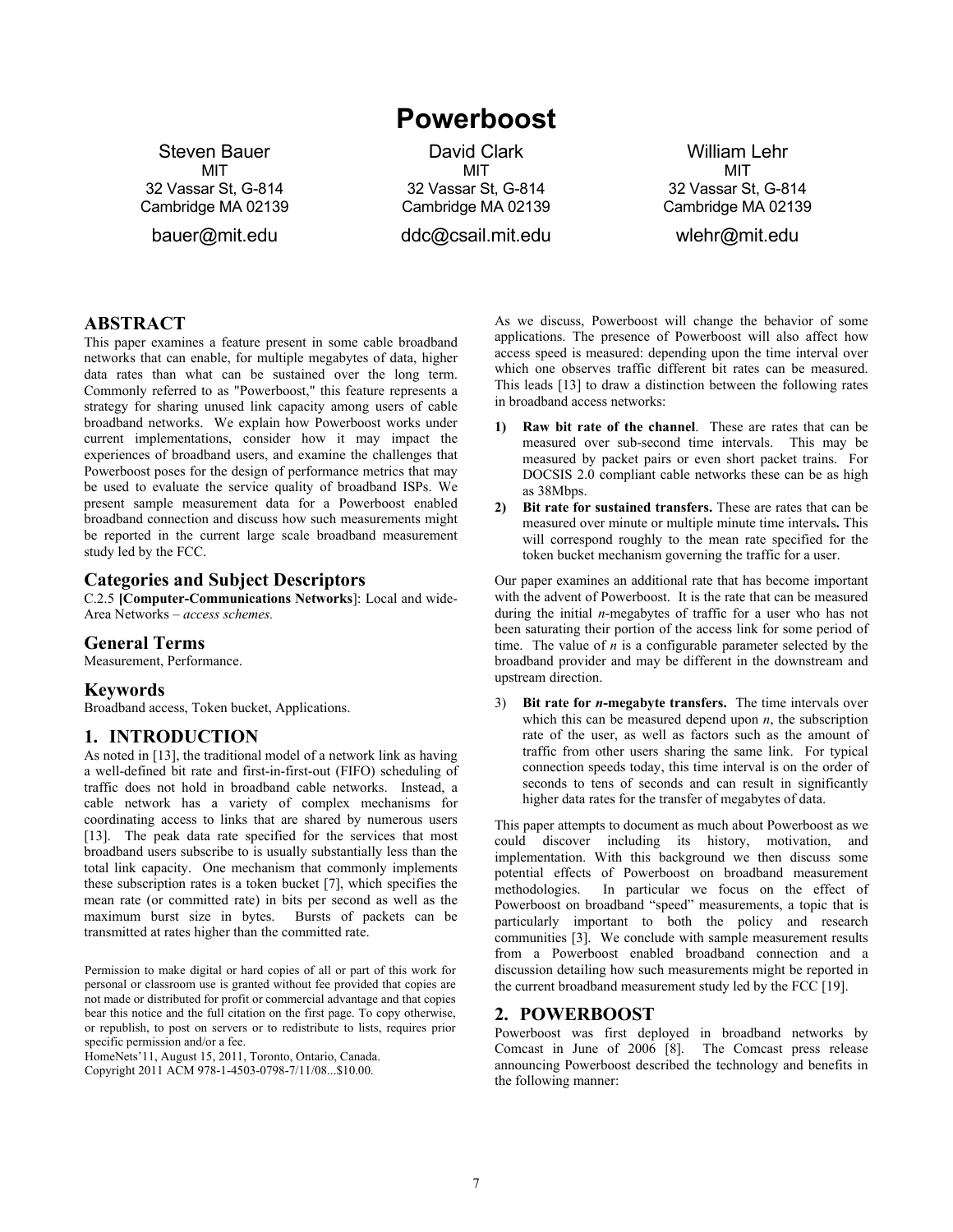**Table 1: Sample of cable broadband companies that implement Powerboost/Speedboost technologies and their respective download and upload byte limits if documented. This information was gathered from a search of various broadband companies' websites in March 2011 and thus may be incomplete. If we could not find an advertised Powerboost size, we simply list "Available". Speeds achieved with Powerboost will depend upon the subscription speed tier and traffic from other users sharing the same link.** 

| Provider    | Down      | U p           |  |  |
|-------------|-----------|---------------|--|--|
| Comcast     | 10 MB     | 5 MB          |  |  |
| Time Warner | 10 MB     | No Powerboost |  |  |
| $\cos$      | 18-22 MB  | Available     |  |  |
| Charter     | Available | No Powerboost |  |  |
| Rogers      | 10MB      | No Powerboost |  |  |
| Shaw        | Available | No Powerboost |  |  |

*PowerBoost technology utilizes available capacity already built into Comcast's advanced fiber network to provide customers with extra bursts of download speed – up to 12Mbps and 16Mbps, respectively, on Comcast's 6 and 8 Meg services.* 

*The PowerBoost speed enhancer makes it faster than ever to download software, games, music, photos, and videos. For example, with PowerBoost, Comcast's 6Meg customers can download three MP3 songs (approximately 10MB) in a quick 6.6 seconds – up to eight times faster than the 53 seconds required with a 1.5Mbps DSL connection.* 

This suggests that Powerboost was viewed as both a way to improve the user experience for activities that benefit from higher download rates and as a way to differentiate the cable broadband service from its broadband competitors.

While initially Powerboost only boosted speeds for traffic in the download direction, Powerboost for the upload direction was added in 2007 [9]. Other broadband cable providers have since deployed Powerboost as well. Some of the providers that implement Powerboost (as of March 2011) are listed in table 1.

As can be seen in the table, Powerboost is deployed in various configurations across network providers. Comcast and Cox employ Powerboost in both the downstream and upstream direction, Time Warner Cable and Charter employ Powerboost only in the downstream direction. Powerboost is not always available for every package that a provider offers. Both Cox and Shaw, for instance, note that Powerboost is not available for their lowest tier service. Some companies adopt a different name for the technology in their marketing literature. Rogers, for instance, uses the name 'Speedboost.' Also see [14] for a measurement based study and methodology for detecting Powerboost and the parameters in use by various broadband providers.

## **2.1 Powerboost implementation**

Powerboost may be implemented in a variety of ways. A patent [10] initially filed by Comcast in 2003 and granted in 2005 describes multiple implementation designs. These include one that dynamically adjusts the configuration of a token bucket based upon traffic demand, a design that regulates the rate in one direction based upon traffic flow in the opposite direction, a design that regulates both packet and data rates, and a design that varies the classification of packets assigned by the traffic regulator.

Based upon our discussions with network operators and equipment vendors, it appears that Powerboost is often implemented by composing existing features of the cable modem termination systems (CMTSs) and cable modems (CMs). This leverages various configurations of token buckets for each subscriber.

In the next two subsections, we examine two variants of Powerboost, *Uncapped Powerboost* and *Capped Powerboost*. While Powerboost is often advertised to users in terms like "Powerboost provides speeds up to 15Mbps for the first 10MB," for much of the deployment history of Powerboost, no such actual upper rate limit existed. A user's traffic that was eligible for Powerboost could make use of whatever spare capacity (if any) was available on the link. On a subscriber line with service that is characterized as having a 12 Mbps peak data rate with Powerboost rates up to 15Mbps, we have regularly measured speeds in excess of 20 Mbps during the Powerboost window, and on at least on occasion we have received the full capacity of the channel.

In some networks a Capped Powerboost is now being deployed. This cap limits the rate that can be achieved during the Powerboost window. These caps may have been prompted by the much higher data rates available in DOCSIS 3.0 networks. Without capping the Powerboost peak rates, users may not have as much incentive to subscribe to higher tiers of service that DOCSIS 3.0 networks enable.

As we show below, Powerboost can be modeled as a shaper with different token bucket configurations. Traffic that does not conform to the token bucket specification is deferred and rate shaped up to a limit defined by the available buffer space. Until recently the amount of buffering for best effort traffic was static and fairly large.<sup>1</sup> Recent revisions of the DOCSIS specification have introduced a buffer control parameter that can be used to match the amount of buffering to the subscription speed tier and Powerboost configuration.<sup>2</sup>

## *2.1.1 Uncapped Powerboost*

The behavior of Uncapped Powerboost can be specified in terms of a token bucket with rate MSTR (Maximum Sustained Traffic Rate<sup>3</sup>) and token bucket size PBS (Powerboost Bucket Size) e.g. 10 MB in some of the previous examples. Uncapped Powerboost eligible traffic can fill the spare capacity left over after all users have had their MSTR rate's satisfied. If a link is congested and there is no spare capacity, Powerboost has no effect. The share of a congested channel that each user receives will be determined by the TCP congestion dynamics of all concurrent traffic flows.

#### *2.1.2 Capped Powerboost*

The behavior of the Capped Powerboost can be specified with an additional token bucket. This token bucket limits the peak sending rate for Powerboost eligible packets to the rate P (Peak Traffic Rate<sup>4</sup>) where P is greater than MSTR. In the DOCSIS

- $<sup>1</sup>$  See [12] for problems caused by overly large buffers.</sup>
- <sup>2</sup> See section "C.2.2.5.11 Buffer Control" in [5].
- <sup>3</sup> See section "C.2.2.5.2 Maximum Sustained Traffic Rate" in [5].
- $4$  See section "C.2.2.5.10 Peak Traffic Rate" in [5].

1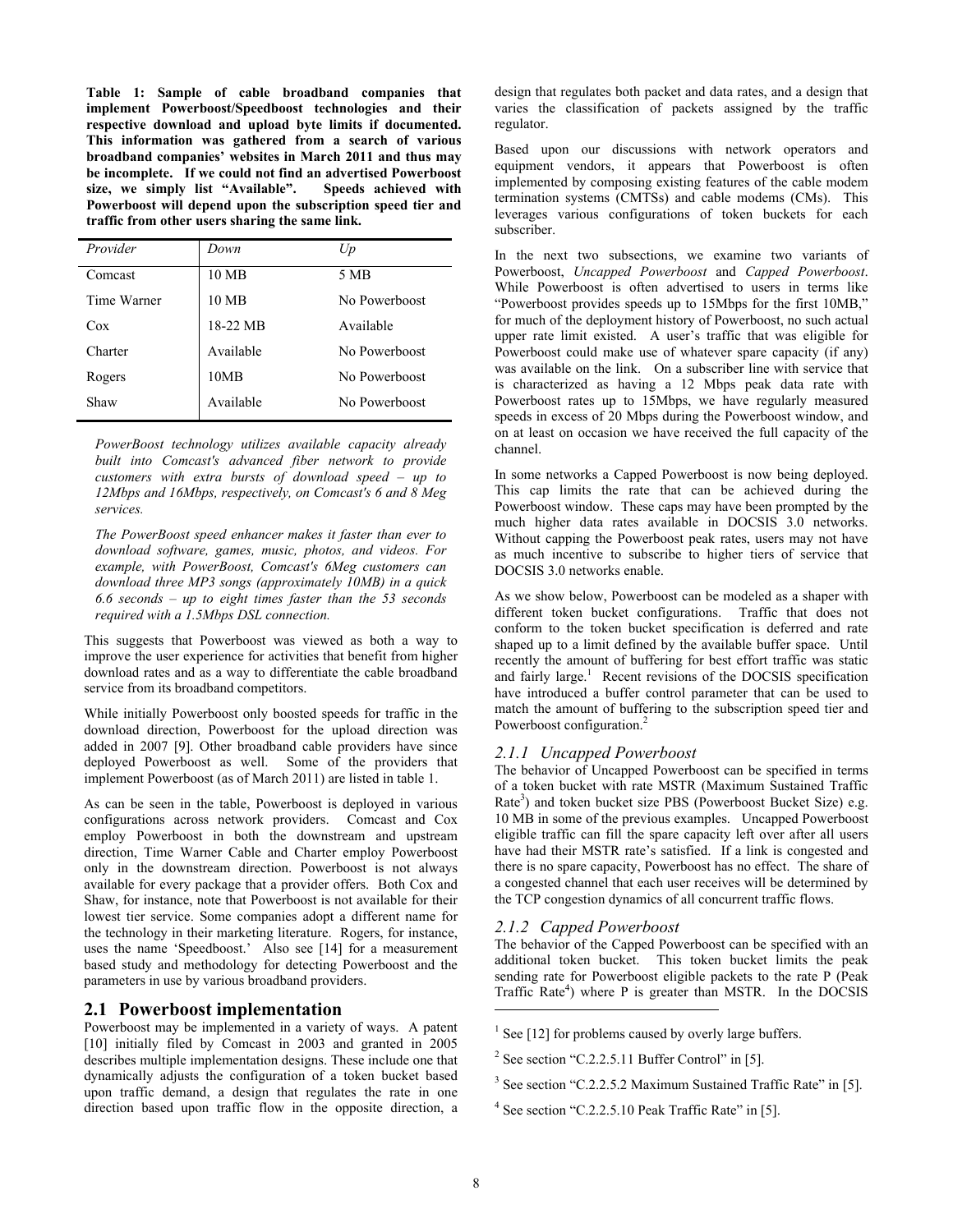

**Figure 1: TCP sequence number plot comparing the download of a 50MB file on a Comcast 12 Mbps tier with Powerboost to a Verizon 25 Mbps FiOS tier. An artificial delay of 10 ms was added to the Comcast line using Linux netem so that both connections faced a ~20ms RTT to the server hosting the file.** 

specification document the token bucket size for the peak rate control is specified as a constant 1522 [5]. Multiple small packets therefore might be transmitted consecutively at the raw line rate, but full sized packets will be limited to the peak rate P. The two token buckets are arranged so that sufficient tokens from both buckets are required to send a packet.

#### *2.1.3 Scheduling*

Everything we have described up to this point is how traffic is shaped by Powerboost. Since each subscriber to a broadband network has their own set of token buckets in the downstream and, if available, the upstream direction, the important next question is how each user's traffic is scheduled along with traffic from other subscribers and sources. The answer to this depends upon the scheduler implementation of the shared link.

Along with best effort traffic governed by the preceding token bucket mechanisms, cable systems often will carry packets associated with other DOCSIS service flows providing video or telephony services. These flows may have higher priority access to the DOCSIS channel. But even with just best effort traffic, the exact scheduling of subscriber traffic in both the upstream and downstream direction can be complex. See Chapter 7 and Chapter 8 in [5] for an overview. The potentially complex dynamics introduced by the scheduler of a DOCSIS channel will generally perturb timing of traffic on a sub-second time scale. Longer term structures are likely to be the result of the shapers described above, cross traffic, or congestion.

#### *2.1.4 Important other implementation details*

We note the following miscellaneous details that address common questions we have faced while discussing Powerboost with colleagues:

- Powerboost is application agnostic and has no relationship to deep packet inspection (DPI) technologies.
- Powerboost is per user connection, not per TCP flow. All simultaneous TCP flows from a subscriber's cable modem will share the same Powerboost token buckets. This includes multiple users in the subscriber's household.
- Upstream Powerboost is independent of downstream Powerboost. A user can deplete Powerboost tokens in one direction without affecting the other direction.
- It has been possible to implement Powerboost since DOCSIS 1.1.
- As far as we can determine users can not strategically game Powerboost.
- There are no known security issues with Powerboost.

#### **2.2 Powerboost formulas**

In this section, we present formulas for calculating Powerboost relevant information.

Given a rate R where  $R > MSTR$ , the time duration D of Powerboost can be calculated as  $D = PBS/(R-MSTR)$ . The Powerboost token bucket is refilling at rate MSTR even as it is being drained by traffic at rate R. If the maximum sustained traffic rate is 12 Mbps and the Powerboost Bucket Size is 10 MB, an R of 15 Mbps would imply a Powerboost duration of approximately 27 seconds. Higher bit rates R during the Powerboost period would imply a shorter duration D of time to complete the transfer. Also note that different speed tiers with different MSTRs will have different Powerboost durations.

The duration of Powerboost, of course, is not what matters. It is rather the amount of traffic that can be sent at a higher rate R that is important. The total bytes B that can be transferred with a Powerboost Bucket Size PBS and refill rate MSTR and average rate R will be  $B = MSTR(PBS/(MSTR-CIR))$ .

The max refill time M before the Powerboost token bucket is refilled can be calculated as M = PBS/MSTR. Assuming a PBS again of 10MB and a MSTR of 12 Mbps, the refill time M will be approximately 7 seconds.

#### **2.3 Impact of Powerboost on traffic**

The impact of Powerboost on traffic can be seen in the TCP sequence number plot of Figure 1 where a 50 MB file is downloaded on both a Comcast 12 Mbps tier with Powerboost and a Verizon FiOS 25 Mbps tier. The speed of the transfer can be inferred from the slope of each line. A steeper slope indicates a faster transfer.

In this test, up to 23 MB of data was downloaded more quickly on the Comcast connection. After Powerboost depleted, the Verizon connection downloaded the rest of the 50 MB file approximately 10 seconds faster. So which network is faster depends upon the file size.

Note that this is a comparison of single TCP transfers. It is generally representative of the tests we have taken from these two connections and a limited sample of other Powerboost enabled connections. The speeds measured during a Powerboost interval depends upon the amount of other competing traffic for the channel. We do not yet know if the Powerboost speeds we can measure in the Boston area are representative of Powerboost speeds in other locations. The FCC/SamKnows study discussed below will eventually shed some light on this question.

The benefit of Powerboost is that users whose average rate has been below their CIR can benefit from available capacity. This raises the question of why, if there is spare capacity, it is not made available to all users all the time i.e. by simply raising everyone's tier of service. The answer to this is that Powerboost enables providers to target the spare capacity for use by subscribers who do not put a sustained load on the network. This may be considered by providers to be a more desirable distribution of capacity [2].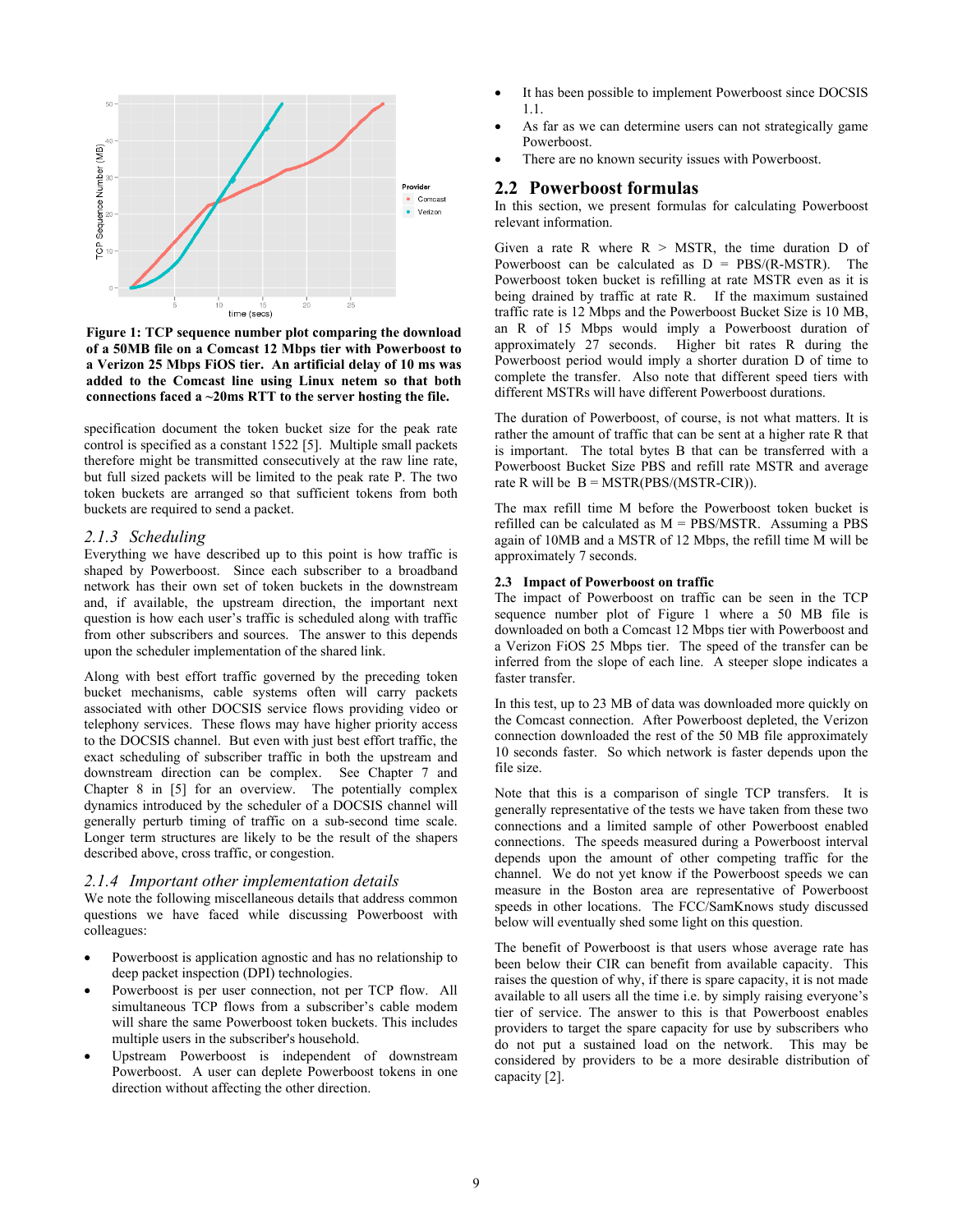## **2.4 Impact of Powerboost on applications**

While the impact of Powerboost can be demonstrated with traffic traces, in this section we explore whether or not common classes of applications and services actually benefit from it. We argue that Powerboost does provide a benefit, but as we have noted elsewhere [3], speed is only one dimension of a complicated mixture of factors that can impact application performance. Speed may not be the dominant factor for many classes of applications. Furthermore no application or service actually requires Powerboost, as application and service designers build systems that operate over a wide spectrum of broadband connection capabilities. Further, networks that provide Powerboost may not always have the excess capacity to realize it, depending on the instantaneous level of user demand<sup>5</sup>

From the statistics that Google gathers from their web crawls, 90% of all web pages had less than 663KB of total content. Web pages often consist of content loaded from multiple hosts. 90% of web pages loaded 179KB or less from each host [15]. With these object sizes, the majority of web connections finish before TCP exits its slow start phase. [11] Thus the committed rate or Powerboost rates are not dominant contributors to the total transfer times. However, higher Powerboost rates still do have an impact. A formula for calculating the latency of a transfer completing during slow start without losses [6,11], is:

$$
\left\lceil \log_{\gamma}\left(\frac{s(\gamma-1)}{init\_cwnd}\right) + 1 \right\rceil * RTT + \frac{S}{C}
$$

where S is transfer size, C is bottleneck link-rate,  $\gamma$  is 2 or 1.5 depending upon where delayed TCP acknowledgements are employed, and init\_cwnd is typically 3 or 4. Plugging some sample numbers into this equation with  $\gamma=1.5$ , init cwnd=3, RTT=25ms, and S=179KB, one finds a total transfer time of 422ms for  $C = 12Mbps$ , 398ms for  $C = 15Mbps$ , and 361ms for C=24Mbps for a total difference from the highest to the lowest of about 60ms.<sup>6</sup>

Some of the factors that cause most web browsing to be so driven by latency are (potentially) being addressed with larger initial congestion windows [11], DNS prefetching [16], improved rendering and Javascript engines [17] that mitigate the local processing times, and proposed new protocols such as SPDY [18]. To the degree that these are deployed, and web pages continue to increase in size, the impact of Powerboost for web browsing may increase.

The impact of Powerboost is somewhat limited for web browsing because the content transferred (in terms of MB) is typically small. This is why the target of Powerboost was to improve the performance of larger MB transfers for such content as music, photos, games, email attachments, etc. Today one might also list apps for mobile devices, podcasts, and ebooks all downloaded over the home network. In these usage cases, the volume of

 $\overline{a}$ 

content and transfer duration are long enough for TCP to ramp up its sending rate to a level that can benefit from Powerboost and also short enough that Powerboost can make a discernable impact on the overall transfer time. Even though Powerboost runs out after a certain amount, its effect on the total transfer times can still be significant if the Powerboost duration is a non-trivial portion of the total transfer time. Obviously, if the file transferred is a 400MB operating system update, then Powerboost's impact on the average data rate and total duration of the transfer will be much less significant.

Online gaming is one class of applications traditionally thought of as almost exclusively concerned with latency. But even here, there are numerous points where download rates matter. In the case of browser based Flash games the initial download of the application can benefit from Powerboost rates. For non-browser based games, transferring the game map or virtual world can also be accelerated by Powerboost. While Powerboost may only benefit the 'startup' costs of gaming sessions, these may have a significant impact on users' appreciation of the gaming experience.

The last application category we consider is video. Again at first glance this is a category where latency, jitter, and reliability are considered the dominant drivers of application performance. The typical transfer rates for video, 6 Mbps or less in 2011, are well below the level where Powerboost would have any apparent effect. However, many video players download a burst of video in the initial seconds to rapidly fill a playback buffer [1]. This initial burst, as well as re-buffering that occurs if there is any interruption in service, can be accelerated by Powerboost. This may contribute to a better user viewing experience, one better protected from dropouts resulting from temporary congestion or network disruptions.

Powerboost can potentially cause problems for some applications if an estimate of the long term achievable throughput is derived from a Powerboost enabled time window. For instance, a video conference application might select a codec for video that is nonsustainable if Powerboost is not in effect (particularly in the upload direction.) Most applications however are capable of adapting to varying network conditions.

# **3. BROADBAND MEASUREMENT AND POWERBOOST**

For the past nine months we have been one of the academic groups participating in the FCC broadband measurement project which has now deployed approximately 10,000 SamKnows [19] measurements boxes on broadband networks throughout the United States. As part of this project, we have been studying and offering feedback based upon our analysis of data collected from a small number of SamKnows boxes that we have deployed for testing purposes in the Boston area.

Part of our motivation for writing this paper stemmed from studying the data from these boxes, particularly as the test suite employed has evolved. We have come to realize that Powerboost can have some subtle, non-obvious effects on broadband measurements. Understanding these effects is important for the FCC study, but more generally documenting the lessons learned is important for the research community as it increasingly deploys its own novel broadband measurements on networks with Powerboost.

<sup>&</sup>lt;sup>5</sup> The availability of Powerboost at any particular moment depends on the degree of demand on the system and the resulting level of congestion. This paper does not attempt to measure the variation in congestion across these networks; our limited data is only intended to demonstrate the character of Powerboost. The larger SamKnows data will give insights into the level and variation in congestion on these networks.

<sup>6</sup> Seemingly small differences in latency can influence user behavior [4].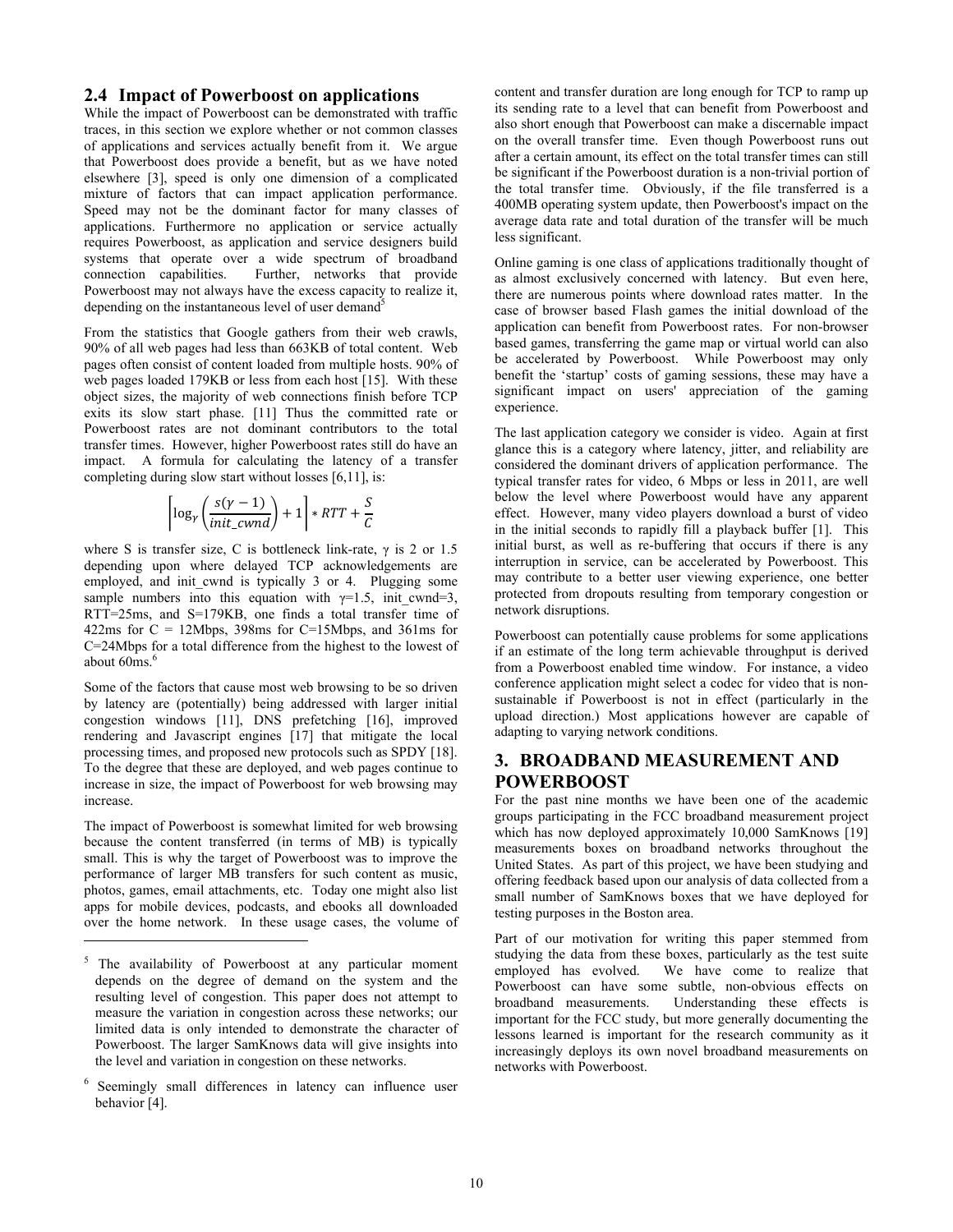**Table 2: Average speeds for all bi-hourly download and upload tests during January 2011 as measured by FCC/SamKnows measurement boxes on a Comcast (12/2 Mbps) connection and a Verizon (25/25 Mbps) connection. Speeds are first calculated for each individual test over the time intervals indicated and are then averaged with other tests measuring the same interval. The speeds in the "+ warm\_up" columns include the byte count and time from the warm-up period of each test. We include tests to all target servers.** 

|              | <b>Comcast</b> (Mbps) |             |        |             | <b>Verizon FiOS (Mbps)</b> |             |        |             |
|--------------|-----------------------|-------------|--------|-------------|----------------------------|-------------|--------|-------------|
|              | Download              | $+$ Warm-up | Upload | $+$ Warm-up | Download                   | $+$ Warm-up | Upload | $+$ Warm-up |
| Warm-up      | 28.25                 |             | 2.36   |             | 26.79                      |             | 25.72  |             |
| $0-5$ secs   | 23.80                 | 24.34       | 1.95   | 2.18        | 30.58                      | 30.16       | 27.02  | 26.36       |
| $0-10$ secs  | 18.30                 | 18.95       | 1.95   | 2.11        | 30.52                      | 30.31       | 27.00  | 26.57       |
| $0-15$ secs  | 16.42                 | 16.96       | 1.95   | 2.08        | 30.50                      | 30.36       | 27.01  | 26.68       |
| $0-20$ secs  | 15.48                 | 15.93       | 1.95   | 2.05        | 30.49                      | 30.38       | 27.01  | 26.74       |
| $0-25$ secs  | 14.92                 | 15.29       | 1.95   | 2.03        | 30.49                      | 30.40       | 27.01  | 26.79       |
| $0-30$ secs  | 14.54                 | 14.86       | 1.95   | 2.03        | 30.49                      | 30.42       | 27.03  | 26.84       |
| $25-30$ secs | 12.64                 |             | 2.00   |             | 30.52                      |             | 27.12  |             |

## **3.1 General impact**

In §2 we noted that the max refill time M before the Powerboost token bucket is refilled could be calculated as M = PBS/MSTR. This can be important when scheduling broadband tests because tests that are conducted too close together in time may have a first test that measures during the Powerboost interval and a second test that measures the non-Powerboost periods. This may invalidate an assumption of independent tests.

We noticed this effect when the order of tests happened to be changed, bringing two download speed tests back to back. The first test to an on-net server had depleted the download Powerboost, resulting in the second test to an off-net server measuring significantly lower speeds than had been recorded previously. Failure to note the impact of Powerboost might lead one to falsely infer a much larger gap between on-net and off-net data rates.

In a related vain, user traffic can also deplete the Powerboost interval potentially making test results dependent upon how closely they occurred in time to user activity. The Samkows test box addresses this issue by deferring its broadband tests if the user is actively using the broadband connection and it also monitors traffic both prior to and during testing and defers or cancels tests if traffic in either direction exceeds a threshold.

This is not to say that all tests should be conducted while Powerboost is in effect. Indeed, if there were differences in broadband metrics after Powerboost had ended, they would be interesting to quantify. But having some level of confidence that the two contexts can be separated would be desirable.

## **3.2 Speed measurements**

While there has been less debate in the FCC study over what should be measured, how to conduct the measurements and what to report remain contentious issues. This is particularly true when it comes to speed measurements.

A speed test in the FCC/SamKnows study employs three TCP connections to a dedicated test server. There is a variable length warm-up period that attempts to drive each TCP through its initial slow start to a rate that fully saturates the link. After the warm-up period, the test runs for 30 seconds and records the average throughput every 5 seconds for the cumulative amount of traffic sent so far. More details are described in the SamKnows methodology document [19].

This is different than a test that might measure what users or applications achieve in a bulk transfer test. The test is targeted at accessing what rates are achievable when the access network can be fully loaded with multiple already accelerated TCP connections. Thus discounting TCP startup effects and various congestion response dynamics of TCP was important. One motivation for this methodology was to have a test that enabled comparisons of advertised speeds to provisioned speeds.

## **3.3 Sample of speed measurement results**

Table 2 presents the average speeds for all bi-hourly tests during the month of January 2011 for two of our SamKnows test boxes deployed in the Boston area. The point of this table is to demonstrate the potential effect of both Powerboost and the warm-up interval employed by this particular speed test, not compare these two providers. The question is what speeds are fair (we assume their accuracy) to report for each provider.

For the download tests, the samples from the 25-30 second test interval are consistent with sustained rates we have measured using other tools. Comcast measured 12.6 Mbps and Verizon 30.5 Mbps. We view these as important numbers to report.

Establishing a download speed for an initial interval however is harder. For Comcast, the average speed recorded during the warm-up period was 28.25 Mbps which lasted an average of 738ms and transferred an average of 2.4MB of data. On Comcast the average for the other test intervals is also higher if one includes the warm-up interval. For the 0-5 second interval, the speed is 23.80 Mbps without the warm-up interval, but 24.34 Mbps with it included. This means the warm-up period actually results in lower measured speeds for Powerboost connections. Instead of allowing TCP time to ramp up, the warm-up period is depleting the Powerboost token bucket.

The warm-up period for the Verizon tests records markedly lower speeds (at  $26.79$  Mbps) than the other test intervals ( $\sim$ 30.5 Mbps). Thus the warm-up period plays its designed role for these tests of allowing TCP time to ramp up its sending rate. (During the